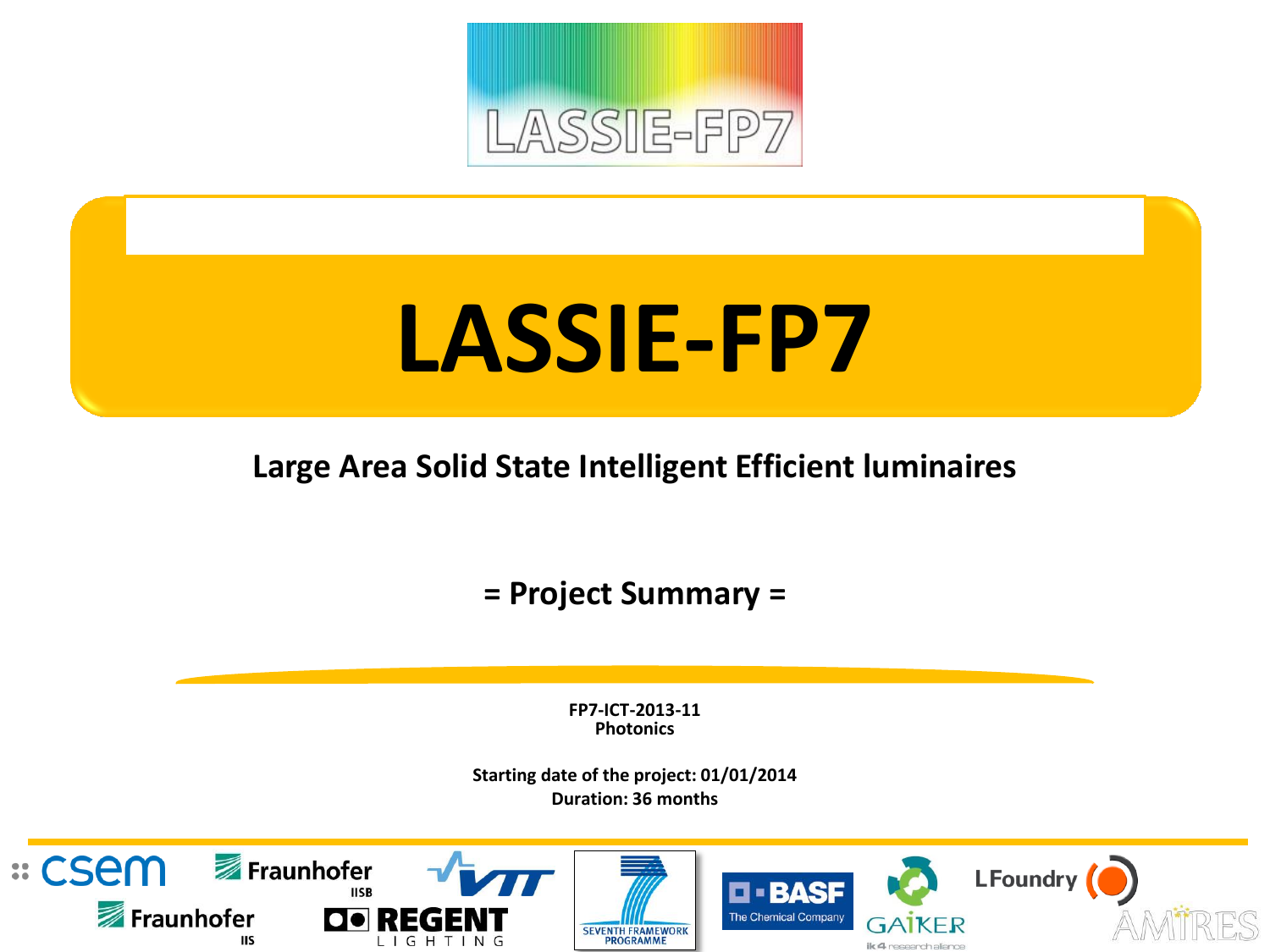# **Basic facts**

| LASSIE-FP7: Large Area Solid State Intelligent Efficient luminaires |                                                                                                                                                            |  |  |
|---------------------------------------------------------------------|------------------------------------------------------------------------------------------------------------------------------------------------------------|--|--|
| Project number:                                                     | 619556                                                                                                                                                     |  |  |
| Starting date:                                                      | 1 January 2014                                                                                                                                             |  |  |
| Duration:                                                           | 36 months                                                                                                                                                  |  |  |
| Call identifier:                                                    | FP7-ICT-2013-11<br>collaborative project, Objective ICT-2013.3.2 Photonics                                                                                 |  |  |
| Number of participants:                                             | 8 from 6 countries                                                                                                                                         |  |  |
| Funding scheme:                                                     | <b>STREP</b>                                                                                                                                               |  |  |
| Main objective:                                                     | to implement large area and low-cost intelligent SSL modules with high efficiency<br>and high lighting quality, while assessing their environmental impact |  |  |
| Outcome:                                                            | a unique integrated SSL module as an alternative to the OLED technology                                                                                    |  |  |

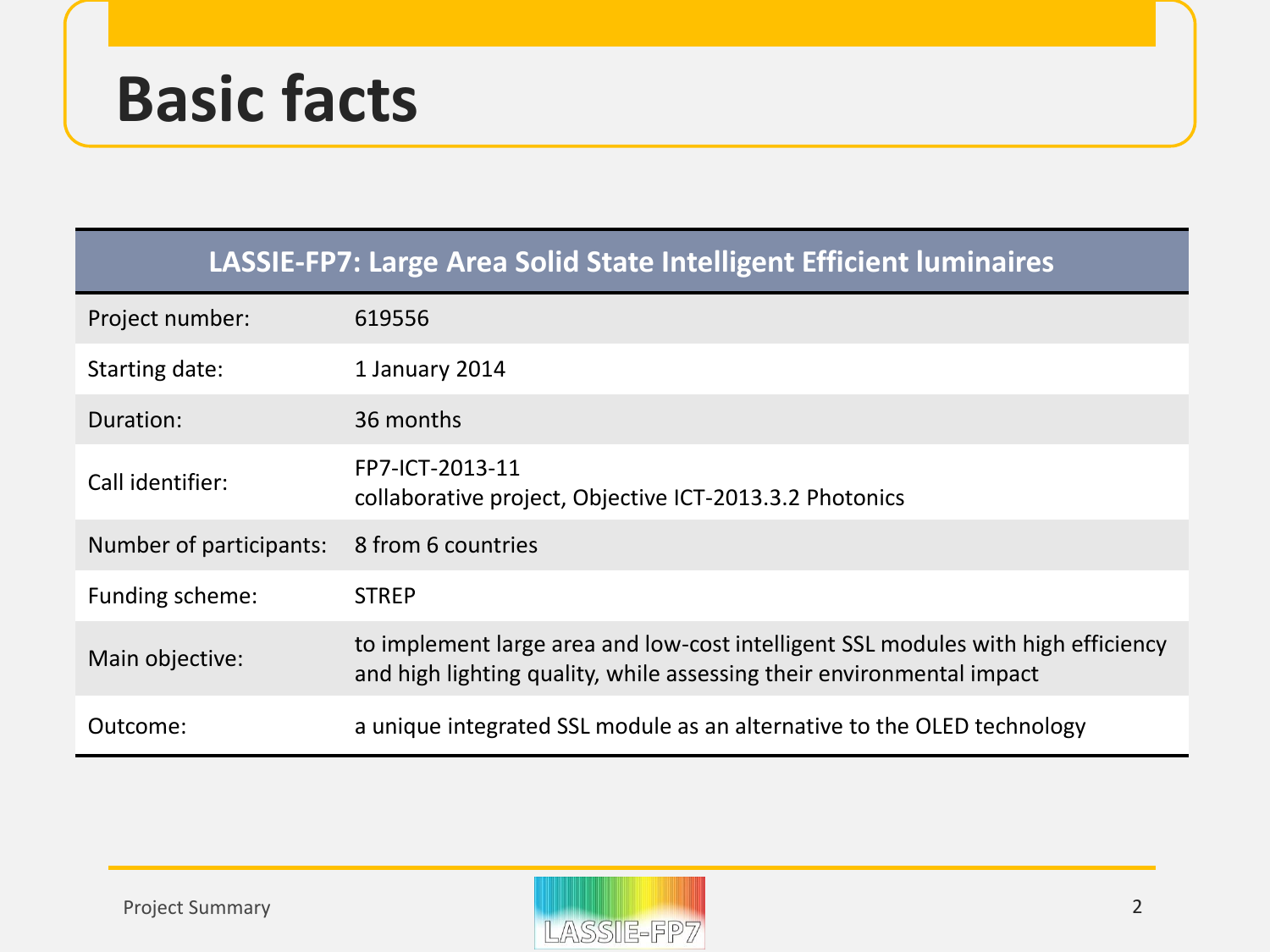# **Objectives**

- Project addresses all the limitations of today´s **solid-state lighting** (SSL) modules
- **Improvements** in terms of size (area and thickness), flexibility, efficiency, lighting quality, beam-shaping, lifetime, added intelligence production and production/installation costs
- Large-area, roll-to-roll (R2R) processes on thin **rigid to flexible** plastic substrates
- Hybrid approach combining **inorganic LEDs and organic materials**
- **Alternative to the OLED** technology
- Expected outcome: innovative large-area, high-performance, reliable, intelligent, and low-cost **LED-based module for professional and architectural lighting**

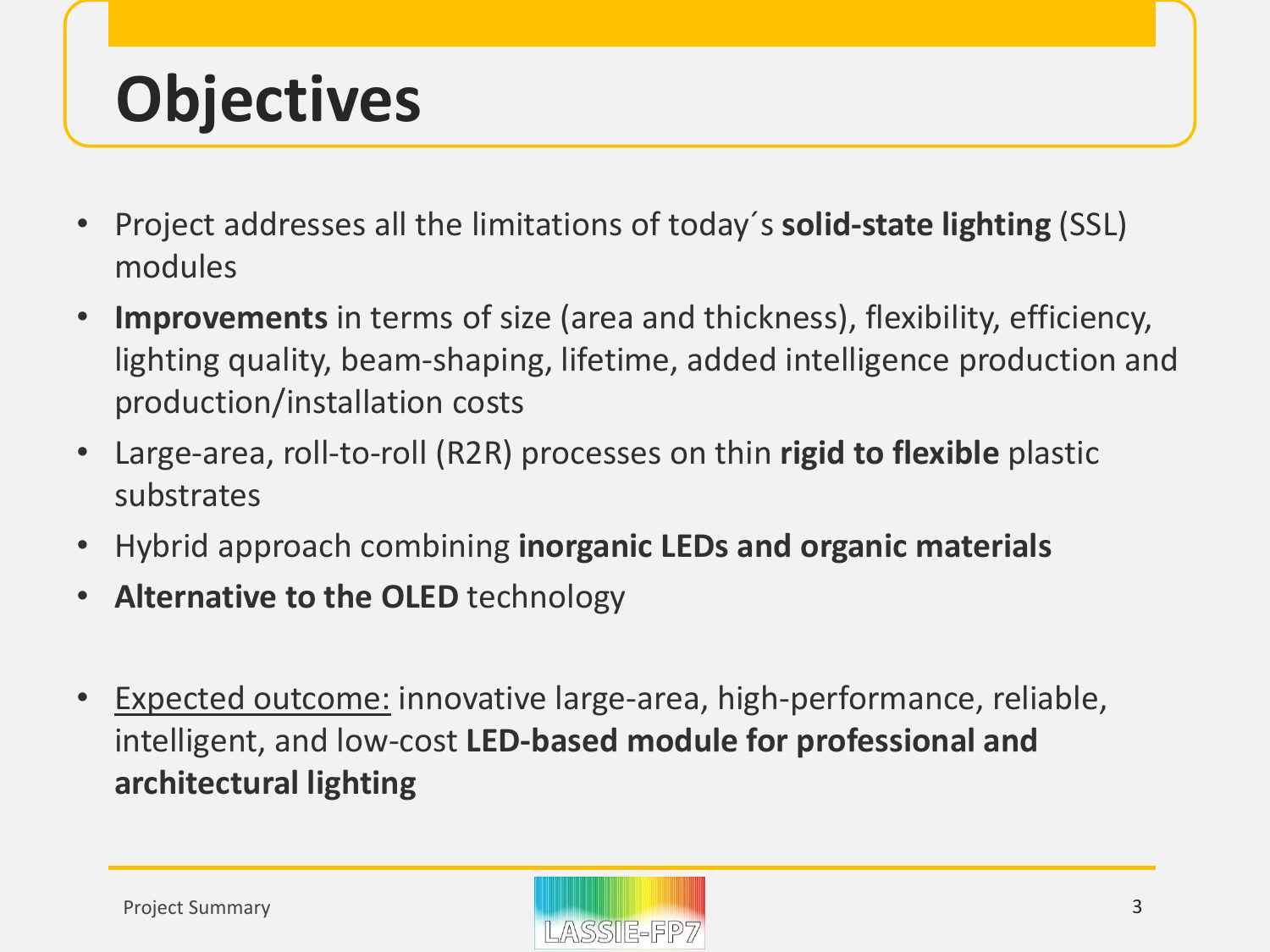# **Our team**

| <b>Participant</b>                                      | <b>Short name</b> | <b>Country</b> | <b>Nature</b> |
|---------------------------------------------------------|-------------------|----------------|---------------|
| Centre Suisse d'Electronique et de<br>Microtechnique SA | <b>CSEM</b>       | <b>CH</b>      | <b>RTD</b>    |
| Fraunhofer-Gesellschaft                                 | FhG               | DF             | <b>RTD</b>    |
| Teknologian Tutkimuskeskus (VTT)                        | <b>VTT</b>        | <b>FI</b>      | <b>RTD</b>    |
| REGENT Beleuchtungskörper AG                            | <b>REGENT</b>     | <b>CH</b>      | <b>IND</b>    |
| <b>BASF Schweiz AG</b>                                  | <b>BASF</b>       | <b>CH</b>      | <b>IND</b>    |
| <b>Fundacion GAIKER</b>                                 | <b>GAIKER</b>     | ES             | <b>RTD</b>    |
| LFoundry S.r.l.                                         | LF                | IT             | <b>IND</b>    |
| AMIRES s.r.o.                                           | AMI               | CZ.            | <b>SME</b>    |



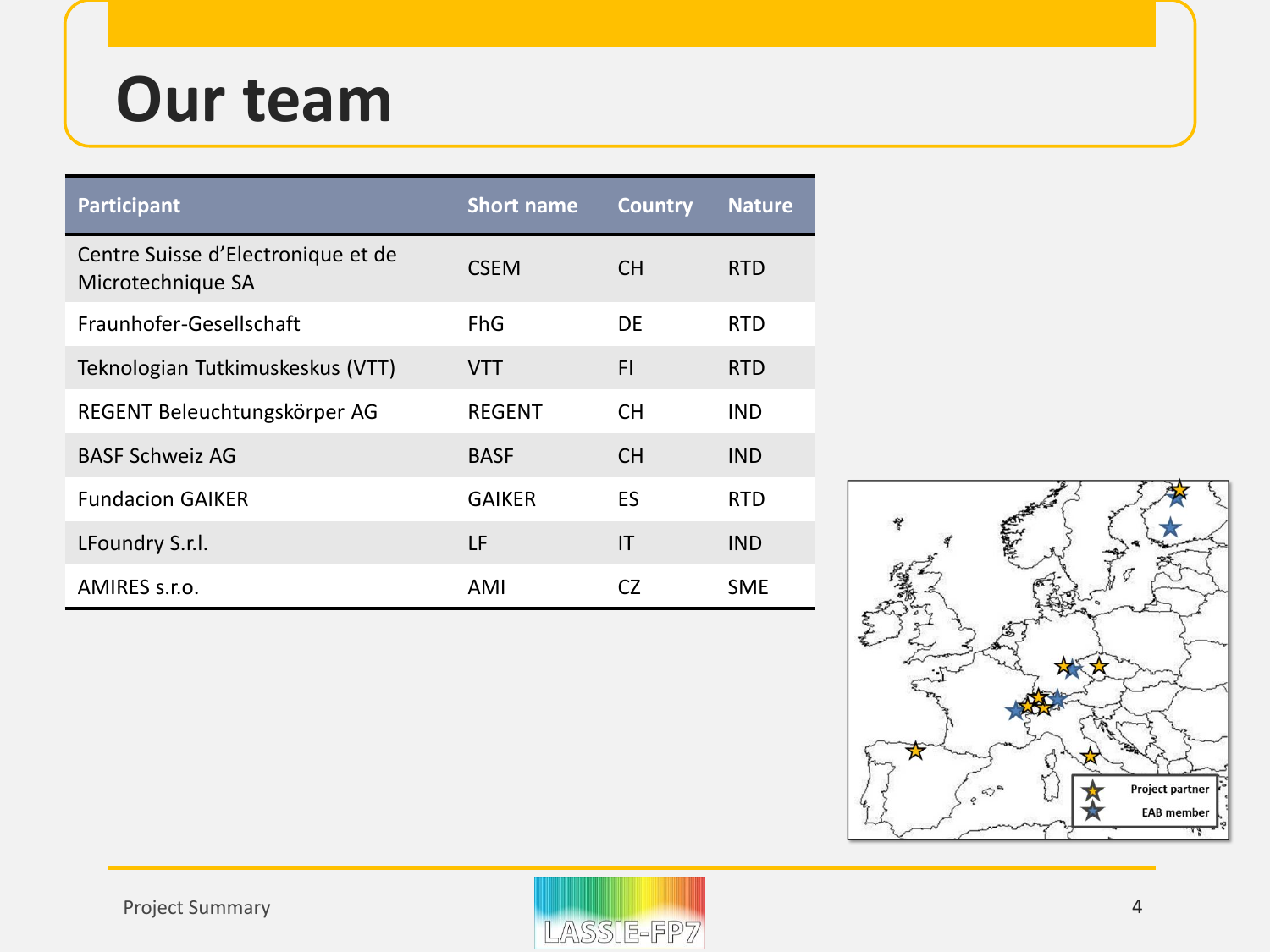### **From our work**





Tesla2 pilot R2R testing machine EVO2200 R2R pilot assembly machine



Optical images from MPW







LFoundry chip and the Large area printable SSL Large area LED-based SSL